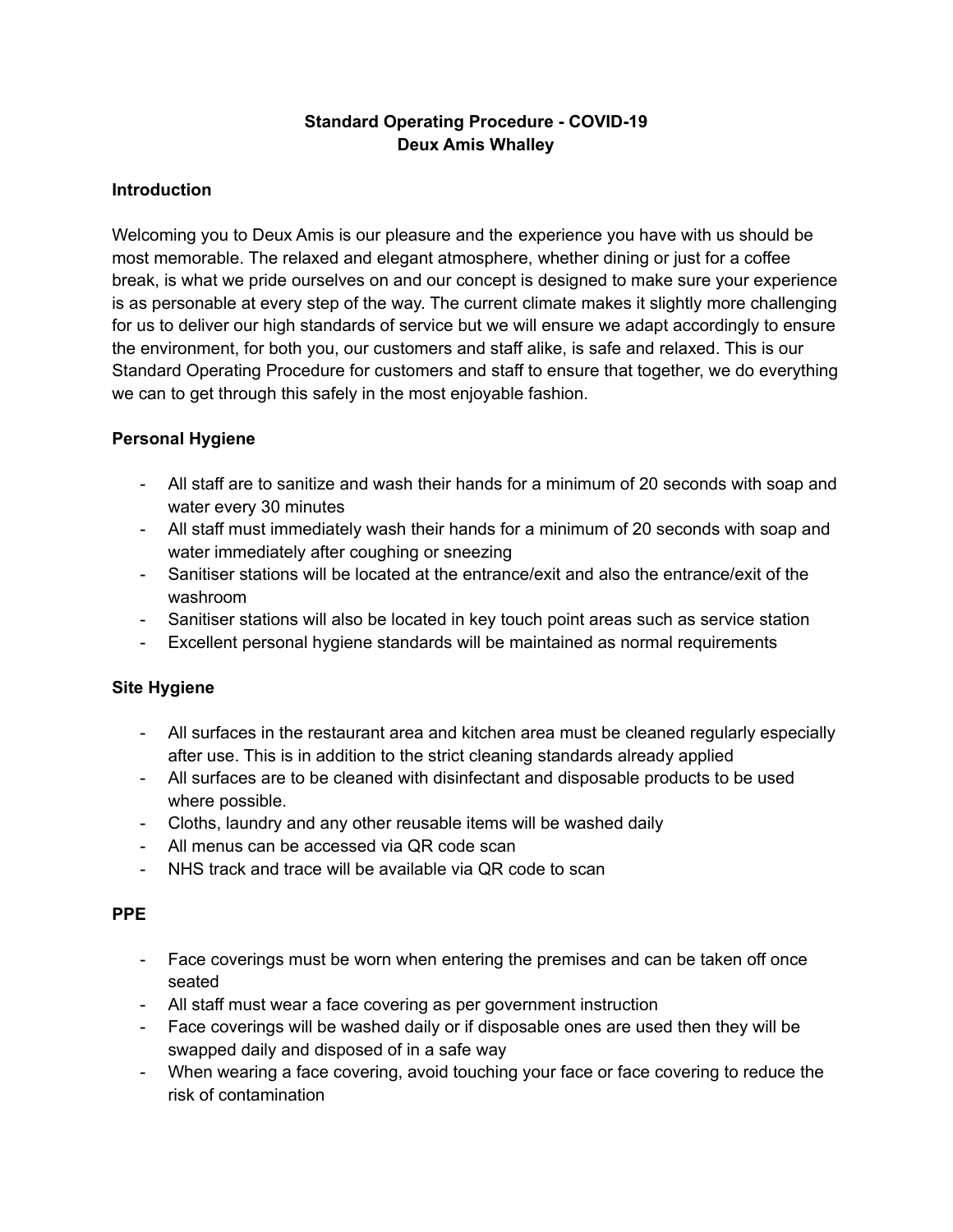## **Staff Health and Well Being**

- Any member of staff who show symptoms of COVID-19 will be sent home to self-isolate for 7 days and seek a test where possible
- Any member of staff who share a home with someone who has symptoms of COVID-19 or tested positive must notify their manager and they will be asked to self isolate for 14 days in line with government guidelines which are available at [www.gov.uk/government/publications/covid-19-stay-at-home-guidance](http://www.gov.uk/government/publications/covid-19-stay-at-home-guidance)

### **Social Distancing at Work**

- All staff must adhere to social distancing of 1 meter, where possible, throughout their shift
- All social distancing measures and guidance will be followed wherever possible

### **Deliveries**

- All deliveries will be contactless where possible
- Deliveries received will be taken curbside, where possible, to limit further the number of people on site
- There will be a dedicated member of staff responsible for receiving delivery to further reduce contact
- Deliveries will requested during quiet periods of trade where reasonably possible

#### **Guest Experience and Hygiene**

- On arrival all guests will be asked to sanitise their hands
- Guests will be encouraged to scan the QR codes to access the menus. If this isn't possible, single use menus will be available on request.
- We are following current track and trace guidance. A QR code on the table will make it easy to scan in on the NHS app, or alternatively a member of staff will taken contact details of the party

#### **Guest Social Distancing**

- Following government guidelines we have created an appropriate table layout to ensure we operate in the safest of environments for both customers and staff
- We will be operating table service only
- 1 meter social distancing will be applied between tables
- We aim to operate a cashless service to avoid unnecessary contact where possible
- We ask all guests to remain seated for the entirety of their visit, apart from using the washroom